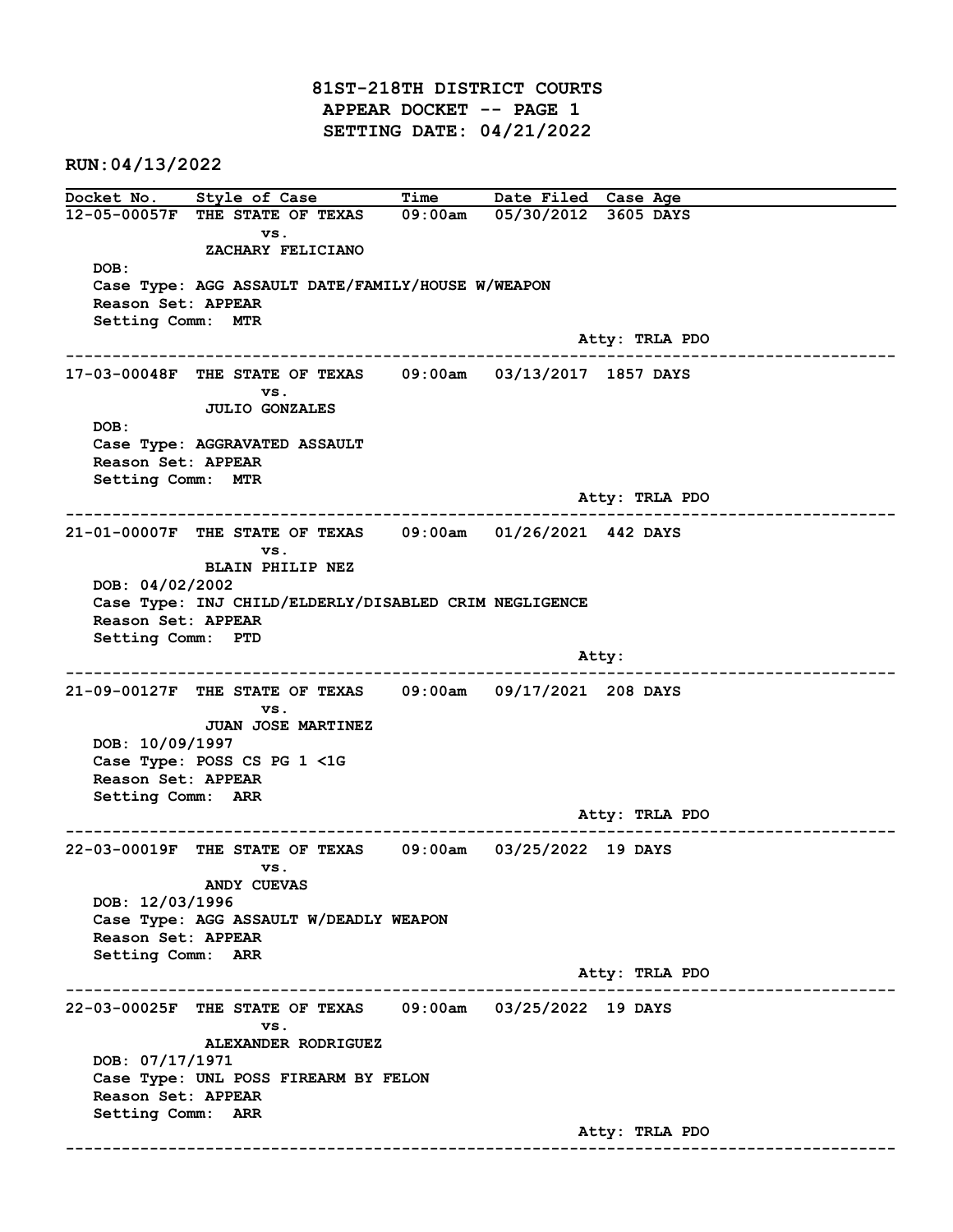81ST-218TH DISTRICT COURTS APPEAR DOCKET -- PAGE 2 SETTING DATE: 04/21/2022

RUN:04/13/2022

Docket No. Style of Case Time Date Filed Case Age 22-03-00026F THE STATE OF TEXAS 09:00am 03/25/2022 19 DAYS vs. JUAN LORENZO TRUJILLO DOB: 09/12/1968 Case Type: UNAUTH USE OF VEHICLE Reason Set: APPEAR Setting Comm: ARR and the control of the control of the control of the control of the control of the control of the control of the control of the control of the control of the control of the control of the control of the control of the cont ------------------------------------------------------------------------------------------------------------------------ 22-03-00027F THE STATE OF TEXAS 09:00am 03/25/2022 19 DAYS vs. MARIO J. ZUNIGA DOB: 11/26/1991 Case Type: BURGLARY OF HABITATION Reason Set: APPEAR Setting Comm: ARR Atty: TRLA PDO ------------------------------------------------------------------------------------------------------------------------ 22-03-00028F THE STATE OF TEXAS 09:00am 03/25/2022 19 DAYS vs. MICHAELA E. CHAVERA DOB: 04/29/1992 Case Type: POSS CS PG 1 <1G Reason Set: APPEAR Setting Comm: ARR and the control of the control of the control of the control of the control of the control of the control of the control of the control of the control of the control of the control of the control of the control of the cont ------------------------------------------------------------------------------------------------------------------------ 22-03-00029F THE STATE OF TEXAS 09:00am 03/25/2022 19 DAYS vs. LUIS ALBERTO GONZALEZ DOB: 01/10/1988 Case Type: SMUGGLING OF PERSONS Reason Set: APPEAR Setting Comm: ARR Atty: TRLA PDO ------------------------------------------------------------------------------------------------------------------------ 22-03-00030F THE STATE OF TEXAS 09:00am 03/25/2022 19 DAYS vs. RAMON HERNANDEZ DOB: 03/22/2000 Case Type: SMUGGLING OF PERSONS Reason Set: APPEAR Setting Comm: ARR Atty: ------------------------------------------------------------------------------------------------------------------------ 22-03-00031F THE STATE OF TEXAS 09:00am 03/25/2022 19 DAYS vs. FRANCISCO JIMENEZ MEJIA DOB: 10/17/2001 Case Type: UNAUTH USE OF MOTOR VEHICLE Reason Set: APPEAR Setting Comm: ARR and the control of the control of the control of the control of the control of the control of the control of the control of the control of the control of the control of the control of the control of the control of the cont ------------------------------------------------------------------------------------------------------------------------